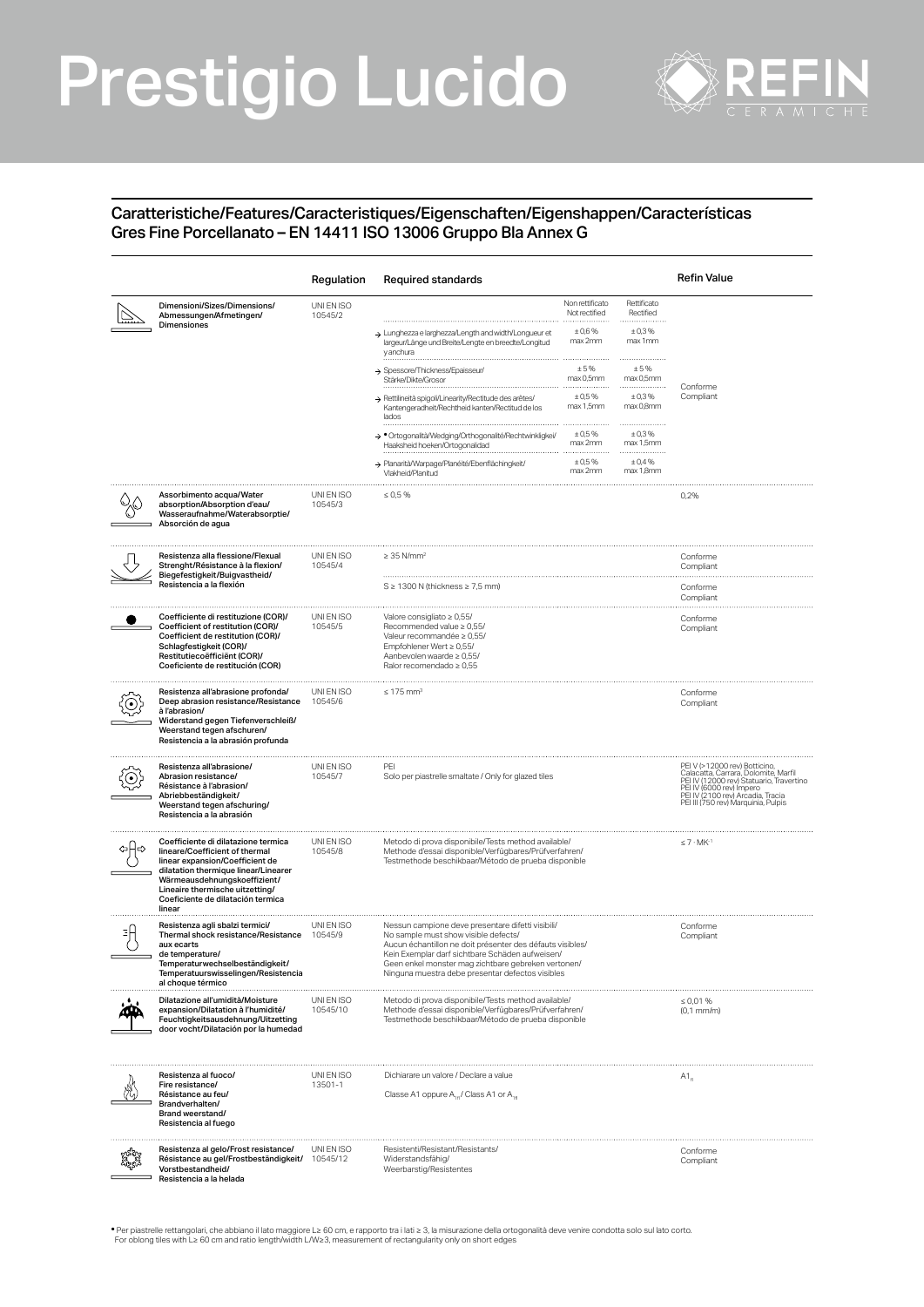# Prestigio Lucido



### Caratteristiche/Features/Caracteristiques/Eigenschaften/Eigenshappen/Características Gres Fine Porcellanato – EN 14411 ISO 13006 Gruppo Bla Annex G

|       |                                                                                                                                                                                                                 | Regulation                                                                                                                               | Required standards                                                                                                                                                                                            | <b>Refin Value</b>                                                |
|-------|-----------------------------------------------------------------------------------------------------------------------------------------------------------------------------------------------------------------|------------------------------------------------------------------------------------------------------------------------------------------|---------------------------------------------------------------------------------------------------------------------------------------------------------------------------------------------------------------|-------------------------------------------------------------------|
|       | Resistenza all'attacco chimico/Chemical<br>resistance/Resistance<br>à l'attaque chimique/Beständigkeit gegen<br>Chemikalien/Chemische bestandheid/                                                              | UNI EN ISO<br>10545/13                                                                                                                   |                                                                                                                                                                                                               |                                                                   |
|       | Resistencia al ataque químico                                                                                                                                                                                   | Resistenza ai<br>prodotti chimici<br>di uso domestico<br>ed agli additivi per<br>to household<br>chemicals and<br>swimming pool<br>salts | Classe minima B (GB per piastrelle smaltate) /<br>Minimum class B (GB for glazed tiles)<br>Classe minima B (UB per piastrelle non smaltate) /<br>piscina / Resistance Minimum class B (UB for unglazed tiles) | Conforme<br>Compliant                                             |
|       |                                                                                                                                                                                                                 | Resistenza a basse<br>concentrazioni<br>di acidi e alcali /<br>Resistance to low<br>concentrations of<br>acids and alkalis               | Dichiarare una classe / Declare a class<br>Metodo di prova disponibile / Tests method available                                                                                                               | <b>ULA</b>                                                        |
|       |                                                                                                                                                                                                                 | Resistenza ad alte<br>concentrazioni<br>di acidi e alcali /<br>Resistance to high<br>concentrations of<br>acids and alkalis              | Dichiarare una classe / Declare a class<br>Metodo di prova disponibile / Tests method available                                                                                                               | <b>UHA</b>                                                        |
|       | Resistenza alle macchie/Stain resistance/ UNIEN ISO<br>Insensibilité aux taches/Beständigkeit<br>gegen Fleckenbildner/Substanzen/<br>Weerstand tegen vlekken/Resistencia a<br>las manchas                       | 10545/14                                                                                                                                 | UGL Dichiarare un valore / UGL Declare a value                                                                                                                                                                |                                                                   |
|       |                                                                                                                                                                                                                 |                                                                                                                                          | $GL \geq 3$                                                                                                                                                                                                   | Conforme<br>Compliant                                             |
| Pb Cd | Cessione di piombo e cadmio/<br>Lead and cadmium discharge/<br>Perte de plomb et cadmium/<br>Abgabe von Blei und Cadmium/<br>Ontdaan van lood en cadmium/<br>Cesión de plomo y cadmio                           | UNI EN ISO<br>10545/15                                                                                                                   | Valore dichiarato per piastrelle GL / Declared value for GL tiles                                                                                                                                             | $Pb < 0.01$ mg/dm <sup>2</sup><br>$Cd < 0,001$ mg/dm <sup>2</sup> |
|       | Indicazione di resistenza allo<br>scivolamento/Assessment<br>of slip resistance/Indication<br>de la résistance au glissement/<br>Bestimmung der Trittsicherheit/Indicatie<br>voor de slipvastheid/Indicación de | DIN 51130                                                                                                                                | Dichiarare un valore (R) / Declare a value (R)                                                                                                                                                                |                                                                   |
|       | resistencia al deslizamiento                                                                                                                                                                                    | DIN 51097                                                                                                                                | Dichiarare un valore (A+B+C) / Declare a value (A+B+C)                                                                                                                                                        |                                                                   |
|       |                                                                                                                                                                                                                 | BS 7976-2:2002<br>(CEN/TS 16165,<br>Annex C)<br>Pendulum Friction<br>Test                                                                | Dichiarare un valore / Declare a value                                                                                                                                                                        |                                                                   |
|       | Coefficiente di attrito dinamico/<br>Measurement of dynamic coefficient<br>of friction/Mesure du coefficient de<br>frottement dynamique/Messung des<br>dynamischen Reibungskoeffizienten/                       | B.C.R.A. Rep.<br>CEC/81                                                                                                                  | Asciutto > 0,40 / Bagnato > 0,40                                                                                                                                                                              | Non conforme<br>Failed                                            |
|       | Meting van de dynamische<br>wrijvingscoefficient/Coeficiente de<br>rozamiento dinámico                                                                                                                          | ANSI A137.1-2012 > 0,42 Wet<br>(BOT3000)                                                                                                 |                                                                                                                                                                                                               | Non conforme<br>Failed                                            |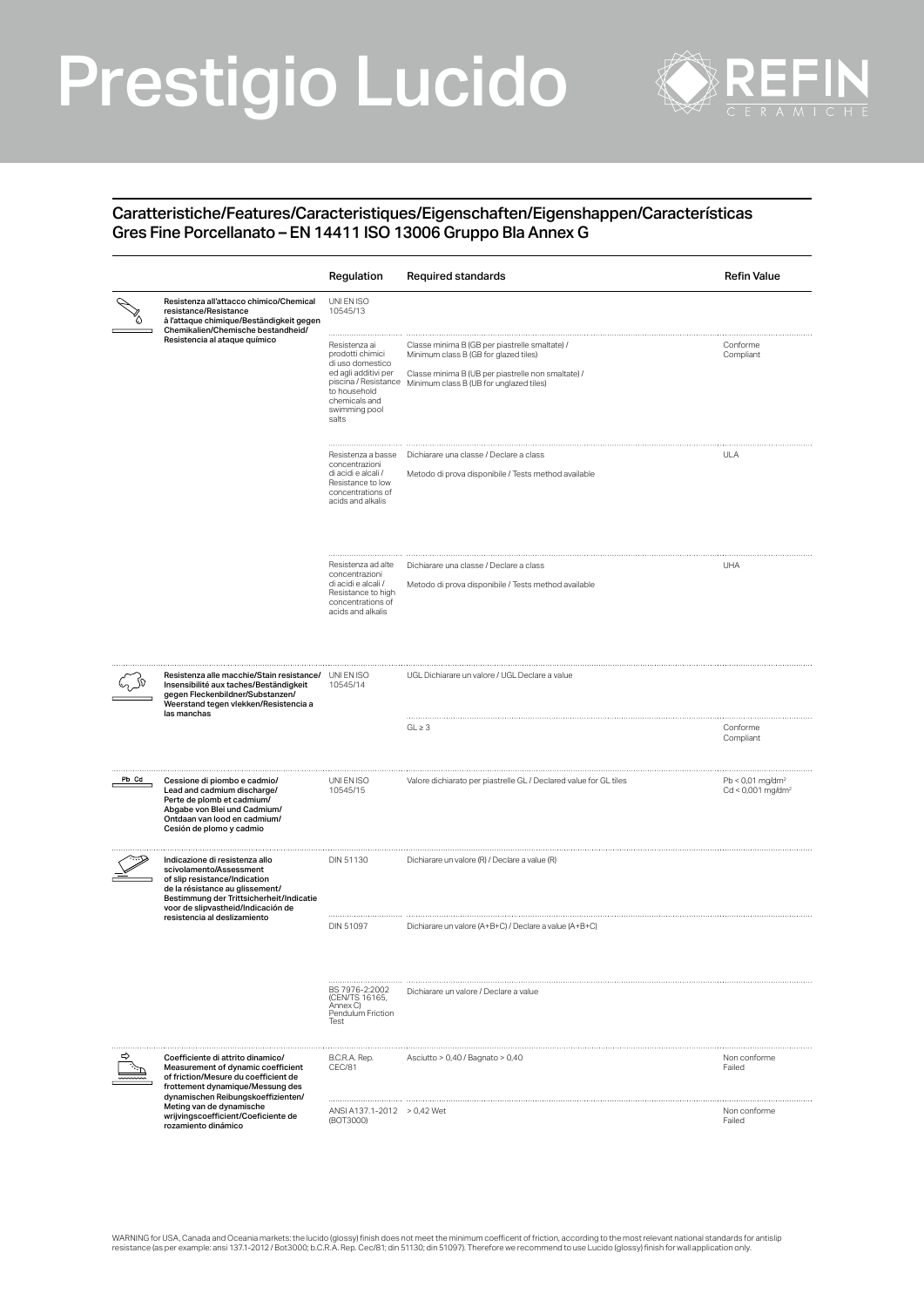# Prestigio Soft



### Caratteristiche/Features/Caracteristiques/Eigenschaften/Eigenshappen/Características Gres Fine Porcellanato – EN 14411 ISO 13006 Gruppo Bla Annex G

|                                                                                                                                                                                                                                                                    | Regulation             | Required standards                                                                                                                                                                                                                                                                                                   |                                  |                                    | <b>Refin Value</b>     |
|--------------------------------------------------------------------------------------------------------------------------------------------------------------------------------------------------------------------------------------------------------------------|------------------------|----------------------------------------------------------------------------------------------------------------------------------------------------------------------------------------------------------------------------------------------------------------------------------------------------------------------|----------------------------------|------------------------------------|------------------------|
| Dimensioni/Sizes/Dimensions/<br>Abmessungen/Afmetingen/<br><b>Dimensiones</b>                                                                                                                                                                                      | UNI EN ISO<br>10545/2  |                                                                                                                                                                                                                                                                                                                      | Non rettificato<br>Not rectified | Rettificato<br>Rectified<br>± 0.3% |                        |
|                                                                                                                                                                                                                                                                    |                        | > Lunghezza e larghezza/Length and width/Longueur et<br>largeur/Länge und Breite/Lengte en breedte/Longitud<br>y anchura                                                                                                                                                                                             | ±0,6%<br>max 2mm                 | max 1mm                            |                        |
|                                                                                                                                                                                                                                                                    |                        | > Spessore/Thickness/Epaisseur/<br>Stärke/Dikte/Grosor                                                                                                                                                                                                                                                               | $\pm$ 5 %<br>max 0,5mm           | ±5%<br>max 0,5mm                   | Conforme               |
|                                                                                                                                                                                                                                                                    |                        | > Rettilineità spigoli/Linearity/Rectitude des arêtes/<br>Kantengeradheit/Rechtheid kanten/Rectitud de los<br>lados                                                                                                                                                                                                  | ±0,5%<br>max 1,5mm               | ± 0,3%<br>max 0,8mm                | Compliant              |
|                                                                                                                                                                                                                                                                    |                        | > * Ortogonalità/Wedging/Orthogonalité/Rechtwinkligkei/<br>Haaksheid hoeken/Ortogonalidad                                                                                                                                                                                                                            | ±0,5%<br>max 2mm                 | ± 0.3%<br>max 1,5mm                |                        |
|                                                                                                                                                                                                                                                                    |                        | > Planarità/Warpage/Planéité/Ebenflächingkeit/<br>Vlakheid/Planitud                                                                                                                                                                                                                                                  | $\pm 0.5 \%$<br>max 2mm          | ± 0.4%<br>max 1,8mm                |                        |
| Assorbimento acqua/Water<br>absorption/Absorption d'eau/<br>Wasseraufnahme/Waterabsorptie/<br>Absorción de agua                                                                                                                                                    | UNI EN ISO<br>10545/3  | $\leq 0.5 \%$                                                                                                                                                                                                                                                                                                        |                                  |                                    | 0,2%                   |
| Resistenza alla flessione/Flexual<br>Strenght/Résistance à la flexion/<br>Biegefestigkeit/Buigvastheid/                                                                                                                                                            | UNI EN ISO<br>10545/4  | $\geq$ 35 N/mm <sup>2</sup>                                                                                                                                                                                                                                                                                          |                                  |                                    | Conforme<br>Compliant  |
| Resistencia a la flexión                                                                                                                                                                                                                                           |                        | $S \geq 1300$ N (thickness $\geq 7.5$ mm)                                                                                                                                                                                                                                                                            | Conforme<br>Compliant            |                                    |                        |
| Coefficiente di restituzione (COR)/<br>Coefficient of restitution (COR)/<br>Coefficient de restitution (COR)/<br>Schlagfestigkeit (COR)/<br>Restitutiecoëfficiënt (COR)/<br>Coeficiente de restitución (COR)                                                       | UNI EN ISO<br>10545/5  | Valore consigliato $\geq 0,55/$<br>Recommended value ≥ 0,55/<br>Valeur recommandée ≥ 0,55/<br>Empfohlener Wert $\geq 0.55$ /<br>Aanbevolen waarde $\geq 0.55/$<br>Ralor recomendado ≥ 0.55                                                                                                                           |                                  |                                    | Conforme<br>Compliant  |
| Resistenza all'abrasione profonda/<br>Deep abrasion resistance/Resistance<br>à l'abrasion/<br>Widerstand gegen Tiefenverschleiß/<br>Weerstand tegen afschuren/<br>Resistencia a la abrasión profunda                                                               | UNI EN ISO<br>10545/6  | $\leq 175$ mm <sup>3</sup>                                                                                                                                                                                                                                                                                           |                                  |                                    | Conforme<br>Compliant  |
| Resistenza all'abrasione/<br>Abrasion resistance/<br>Résistance à l'abrasion/<br>Abriebbeständigkeit/<br>Weerstand tegen afschuring/<br>Resistencia a la abrasión                                                                                                  | UNI EN ISO<br>10545/7  | PFI<br>Solo per piastrelle smaltate / Only for glazed tiles                                                                                                                                                                                                                                                          |                                  |                                    |                        |
| Coefficiente di dilatazione termica<br>lineare/Coefficient of thermal<br>linear expansion/Coefficient de<br>dilatation thermique linear/Linearer<br>Wärmeausdehnungskoeffizient/<br>Lineaire thermische uitzetting/<br>Coeficiente de dilatación termica<br>linear | UNI EN ISO<br>10545/8  | Metodo di prova disponibile/Tests method available/<br>Methode d'essai disponible/Verfügbares/Prüfverfahren/<br>Testmethode beschikbaar/Método de prueba disponible                                                                                                                                                  |                                  |                                    | $\leq 7 \cdot MK^{-1}$ |
| Resistenza agli sbalzi termici/<br>Thermal shock resistance/Resistance<br>aux ecarts<br>de temperature/<br>Temperaturwechselbeständigkeit/<br>Temperatuurswisselingen/Resistencia<br>al choque térmico                                                             | UNI EN ISO<br>10545/9  | Nessun campione deve presentare difetti visibili/<br>No sample must show visible defects/<br>Aucun échantillon ne doit présenter des défauts visibles/<br>Kein Exemplar darf sichtbare Schäden aufweisen/<br>Geen enkel monster mag zichtbare gebreken vertonen/<br>Ninguna muestra debe presentar defectos visibles |                                  | Conforme<br>Compliant              |                        |
| Dilatazione all'umidità/Moisture<br>expansion/Dilatation à l'humidité/<br>Feuchtigkeitsausdehnung/Uitzetting<br>door vocht/Dilatación por la humedad                                                                                                               | UNI EN ISO<br>10545/10 | Metodo di prova disponibile/Tests method available/<br>Methode d'essai disponible/Verfügbares/Prüfverfahren/<br>Testmethode beschikbaar/Método de prueba disponible                                                                                                                                                  |                                  | $\leq 0.01 \%$<br>$(0,1$ mm/m $)$  |                        |
| Resistenza al fuoco/<br>Fire resistance/<br>Résistance au feu/<br>Brandverhalten/<br>Brand weerstand/<br>Resistencia al fuego                                                                                                                                      | UNI EN ISO<br>13501-1  | Dichiarare un valore / Declare a value<br>Classe A1 oppure A <sub>10</sub> / Class A1 or A <sub>10</sub>                                                                                                                                                                                                             |                                  | $A1_{a}$                           |                        |
| Resistenza al gelo/Frost resistance/<br>Résistance au gel/Frostbeständigkeit/ 10545/12<br>Vorstbestandheid/<br>Resistencia a la helada                                                                                                                             | UNI EN ISO             | Resistenti/Resistant/Resistants/<br>Widerstandsfähig/<br>Weerbarstig/Resistentes                                                                                                                                                                                                                                     |                                  |                                    | Conforme<br>Compliant  |

.<br>• Per piastrelle rettangolari, che abbiano il lato maggiore L≥ 60 cm, e rapporto tra i lati ≥ 3, la misurazione della ortogonalità deve venire condotta solo sul lato corto<br>For oblong tiles with L≥ 60 cm and ratio length